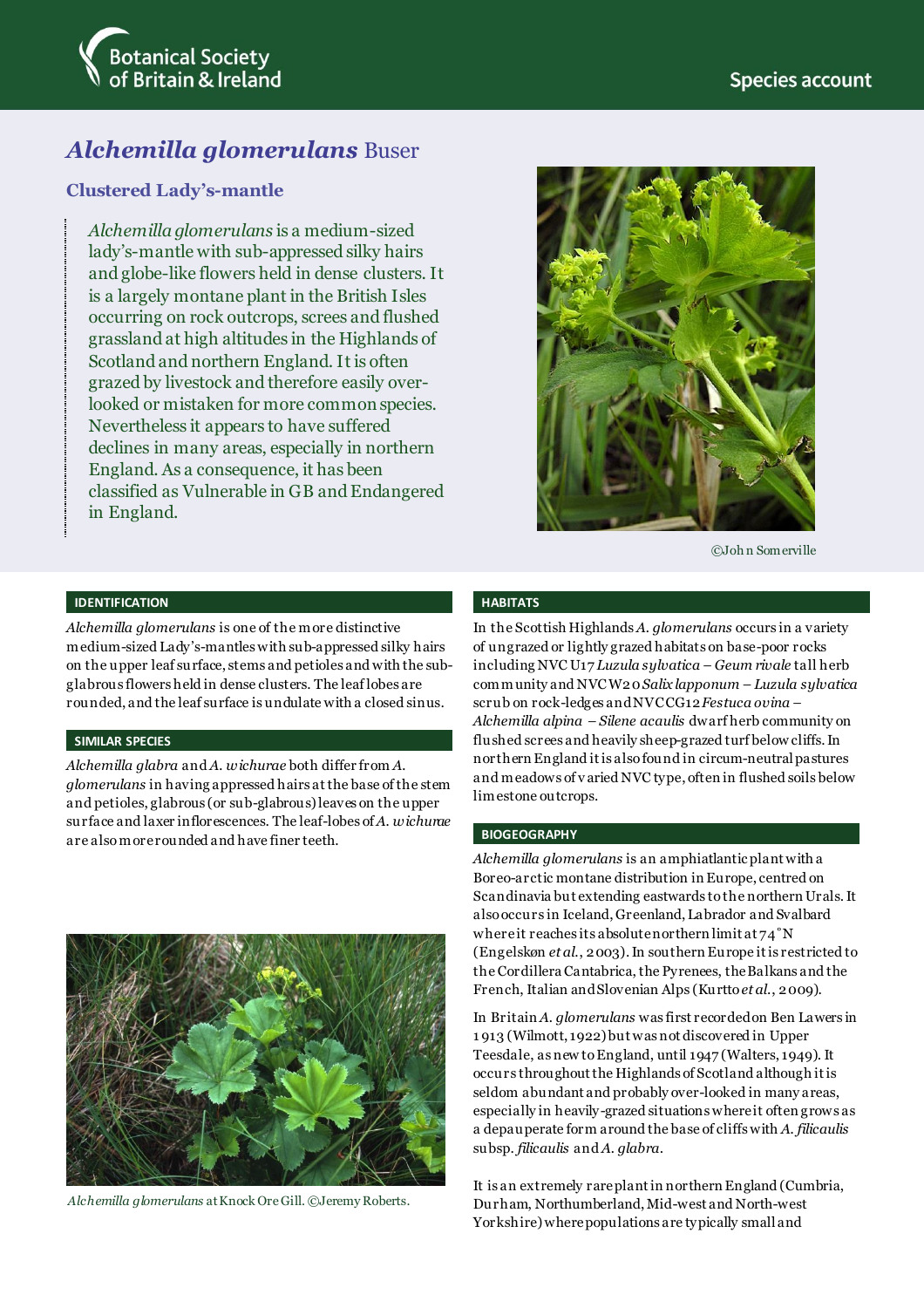# *Alchemilla glomerulans* Buser

fragmented. As a consequence, its threat-level was recently assessed as Endangered in England as compared to Vulnerable for Great Britain as a whole (Stroh *et al*., 2014).It occurs from 185 m in Upper Teesdale to 1 030 m in corries near Cairngorm.

## **ECOLOGY**

*Alchemilla glomerulans* is a medium-sized perennial apomict associated with a range of rock types from relatively acidic granites at high altitudes to highly calcareous soils derived from limestones in Upper Teesdale and the Yorkshire Dales. It is often associated with moist conditions on rock faces in the mountains, but sites at lower altitude, especially on limestone, tend to be much drier, although often influenced by base-rich flushing.

It persists in grazed and ungrazed locations but has probably been eliminated from many pastures due to intense sheep grazing. It reproduces vegetatively and by seed and this may account for its reappearance in a re-sown hayfield (Roberts, 1 994) and on a road verge near to Holwick disturbed by roadworks. The roots are readily colonised by arbuscular mycorrhizal and dark septate endophytic fungi even in subarctic meadows where the growing season is very short (Ruotsalainen *et al*., 2002). Flowering is from June to September.

## **THREATS**

*Alchemilla glomerulans* probably had a wider distribution in Scotland and northern England in the past, but has been





eliminated from many sites by intense overgrazing of pastures, and in a few cases the agricultural 'improvement' of hay meadows (Bradshaw, 2009).

Populations are usually very small and fragmented, especially in northern England, and are therefore susceptible to localized extinction via chance events and possibly low levels of genetic v ariation. Declines in *A. glomerulans* have been reported from low arctic tundra in Greenland, possibly caused by a shift to drier conditions following climate warming (Callaghan *et al*., 2011). British populations growing on dry, south-facing slopes at low altitudes may therefore be susceptible to warming temperatures.

## **MANAGEMENT**

*Alchemilla glomerulans* often occurs in sites that are subject to extensive grazing by both sheep and deer and in areas where livestock concentrate in variable numbers due to the palatability of the turf. Managing grazing levels on these sites can therefore be difficult but should aim to maintain low lev els throughout the year.

### **REFERENCES**

- Bradshaw M.E. 1962. The distribution and status of fiv e species of the *Alchemilla vulgaris* L. aggregate in upper Teesdale. *Journal of Ecology* 50, 681-706.
- Bradshaw M.E. 2009. The decline of Lady's-mantles (*Alchemilla vulgaris* L. agg.) and other hay meadow species in Northern England since the 1950s. *Watsonia* 27:315-321.
- Callaghan, T.V., Christensen, T.R. & Jantze, E. 2011. Plants and v egetation dynamics on Disko Island, West Greenland: snapshots separated by ov er 40 years. *Ambio* 40, 624-637.
- Kurtto, A., Uotila, P. & Sennikov, A. 2009. *Alchemilla* in Mediterranean Europe as revealed by Atlas Florae Europaeae. *Bocconea* 23, 221-235.
- Roberts, F.J. 1994. *Alchemilla glomerulans* Buser. In: A. Stewart, D.A. Pearman & C.D. Preston (eds), *Scarce Plants in Britain*, p.35. Joint Nature Conservation Committee, Peterborough.
- Ruotsalainen, A.L., Väre, H. & Vestberg, M. 2002. Seasonality in root fungal colonization in low-alpine herbs. *Mycorrhiza* 1 2, 29-36.
- Stroh, P.A., Leach, S.J., August, T.A., Walker, K.J., Pearman, D.A., Rumsey, F.J., Harrower, C.A., Fay, M.F., Martin, J.P., Pankhurst, T., Preston, C.D. & Taylor, I. 2014. *A Vascular Plant Red List for England*. Botanical Society of Britain and Ireland (BSBI), Bristol.
- Walters, S.M. 1949. *Alchemilla vulgaris* L. agg. in Britain. *Watsonia* 1 , 6-18.
- Wilmott, A.J. 1922. Two *Alchemillas* new to Britain. *Journal of Botany* 60, 1 63-165.